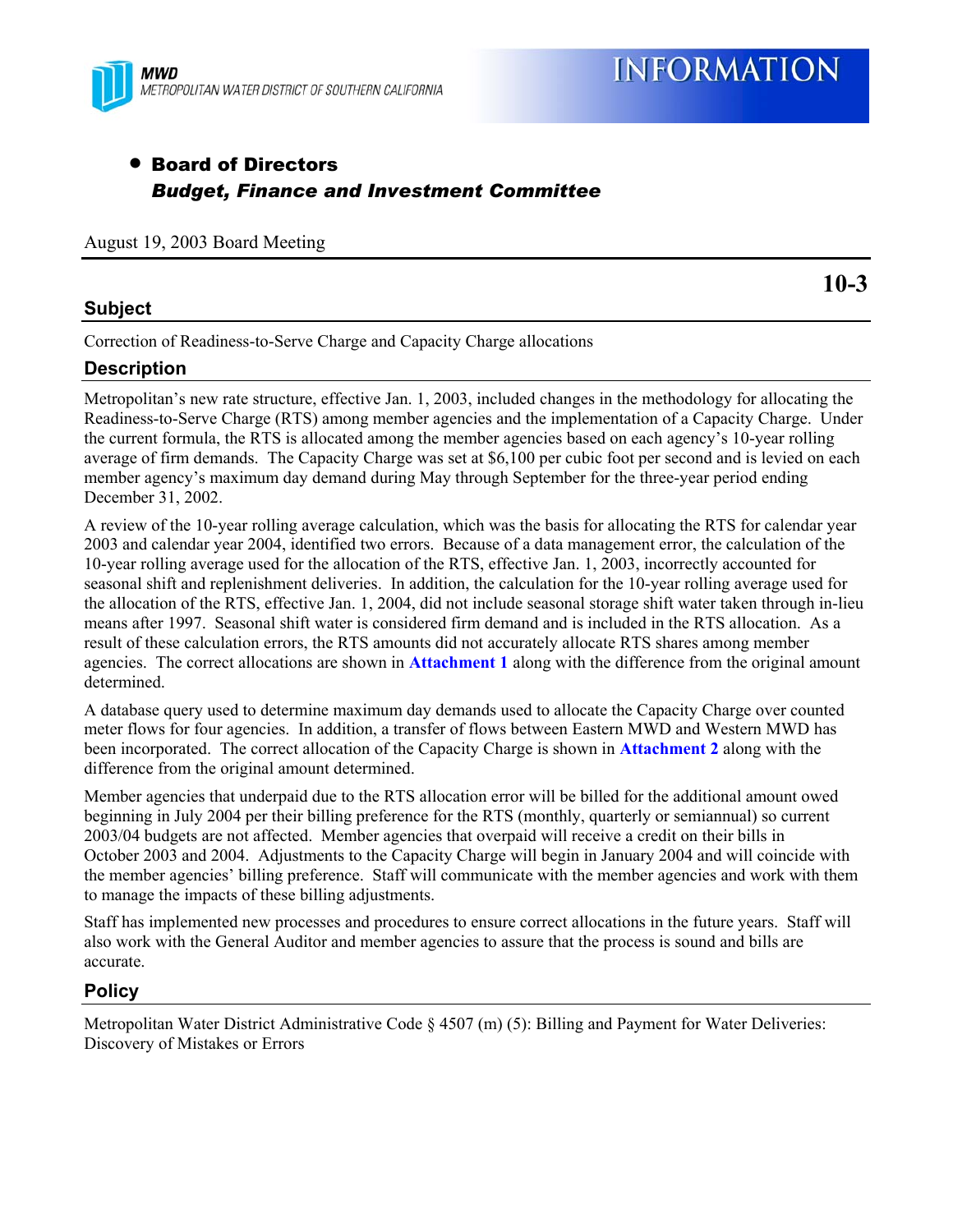#### **Fiscal Impact**

There will be a shift in payments of the RTS among member agencies. Metropolitan will collect the same amount of revenue.

7/28/2003 *Brian G. Thomas Chief Financial Officer Date* 

7/29/2003 ົ *Ronald R. Gastelum* 

*Chief Executive Officer* 

*Date* 

**Attachment 1 – RTS Charge Allocation Revisions Attachment 2 – Capacity Charge Allocation Revisions**  BLA #2417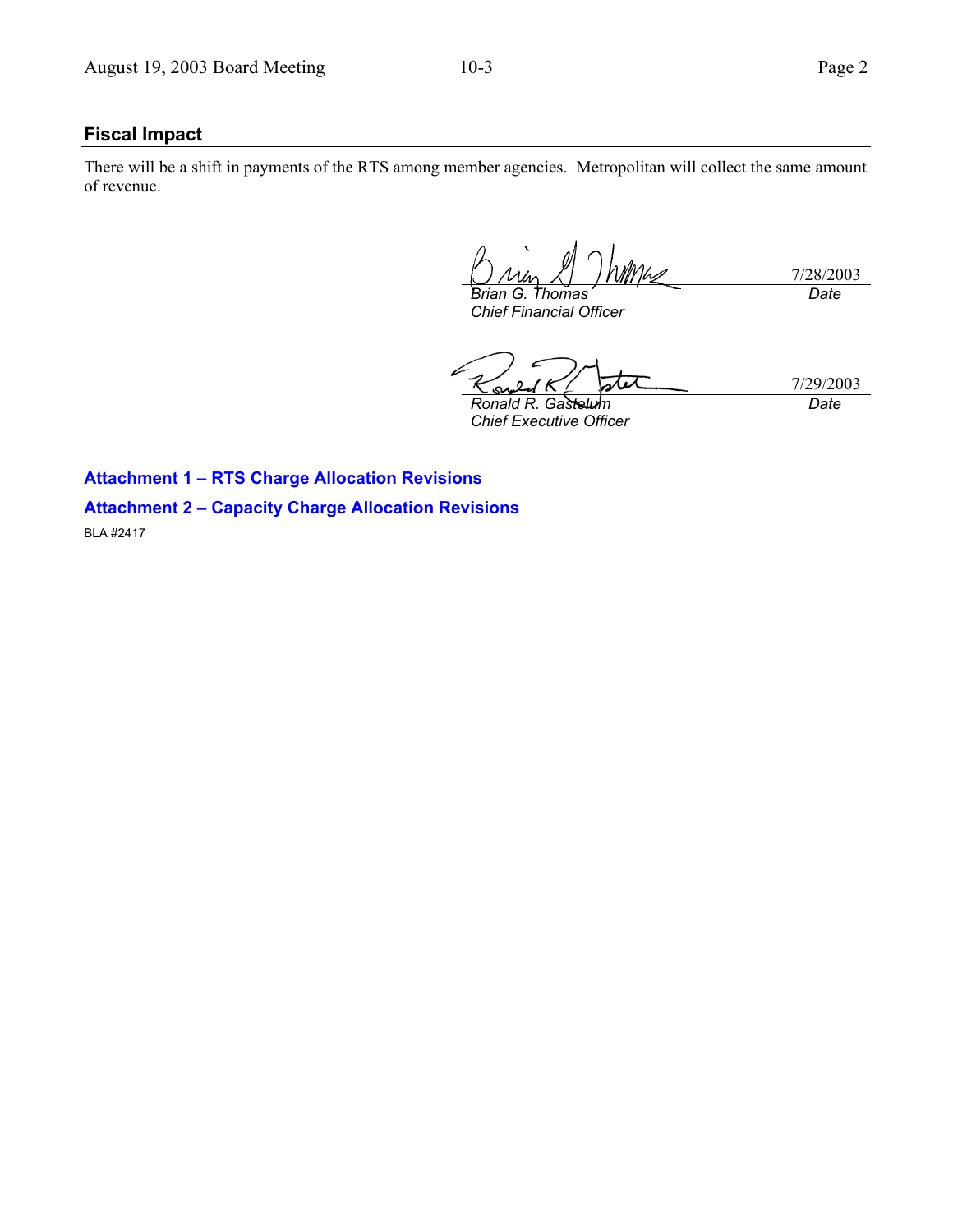| <b>Attachment 1</b><br>Readiness-to-Serve Charge |                       |                       |      |                         |                          |                         |                          |                  |    |                        |
|--------------------------------------------------|-----------------------|-----------------------|------|-------------------------|--------------------------|-------------------------|--------------------------|------------------|----|------------------------|
| <b>Allocation Revisions</b>                      |                       |                       |      |                         |                          |                         |                          |                  |    |                        |
|                                                  | <b>RTS Allocation</b> | <b>RTS Allocation</b> |      | <b>Total RTS Billed</b> | <b>Total RTS REVISED</b> |                         |                          |                  |    |                        |
|                                                  | <b>Billed</b>         | <b>REVISED</b>        |      | FY 2002/03              | FY 2002/03               | <b>Total RTS Billed</b> | <b>Total RTS REVISED</b> | Decrease in      |    |                        |
|                                                  | (Jan -Dec. 2003)      | (Jan-Dec. 2003)       |      | (Jan-June)              | (Jan-June)               | FY 2003/04              | FY 2003/04               | allocation       |    | Increase in allocation |
|                                                  | (% )                  | (% )                  |      | $($ \$)                 | $($ \$)                  | (July-Dec.) (\$)        | (July - Dec.) (\$)       | $($ \$)          |    | $($ \$                 |
| Anaheim                                          | 1.09%                 | 1.13%                 | - \$ | $436,321$ \$            | 453,002                  | $436,321$ \$            | $453,002$ \$             |                  | -S | 33,363                 |
| <b>Beverly Hills</b>                             | 0.86%                 | 0.89%                 |      | 343,103                 | 355,638                  | 343,103                 | 355,638                  |                  |    | 25,069                 |
| <b>Burbank</b>                                   | 0.96%                 | 0.98%                 |      | 383,366                 | 392,909                  | 383,366                 | 392,909                  |                  |    | 19,086                 |
| Calleguas MWD                                    | 5.95%                 | 6.20%                 |      | 2,380,917               | 2,478,365                | 2,380,917               | 2,478,365                |                  |    | 194,896                |
| <b>Central Basin MWD</b>                         | 4.80%                 | 4.24%                 |      | 1,919,982               | 1,695,777                | 1,919,982               | 1,695,777                | (448, 410)       |    |                        |
| Compton                                          | 0.26%                 | 0.27%                 |      | 105,578                 | 109,435                  | 105,578                 | 109,435                  |                  |    | 7,714                  |
| Eastern MWD                                      | 3.61%                 | 3.43%                 |      | 1,444,338               | 1,370,998                | 1,444,338               | 1,370,998                | (146, 679)       |    |                        |
| Foothill MWD                                     | 0.58%                 | 0.61%                 |      | 232,652                 | 242,767                  | 232,652                 | 242,767                  |                  |    | 20,228                 |
| Fullerton                                        | 0.51%                 | 0.49%                 |      | 205,369                 | 196,537                  | 205,369                 | 196,537                  | (17, 664)        |    |                        |
| Glendale                                         | 1.72%                 | 1.77%                 |      | 686,670                 | 709,904                  | 686,670                 | 709,904                  |                  |    | 46,468                 |
| <b>Inland Empire Utilities Agency</b>            | 2.82%                 | 2.74%                 |      | 1,126,878               | 1,096,542                | 1,126,878               | 1,096,542                | (60, 673)        |    |                        |
| Las Virgenes MWD                                 | 1.22%                 | 1.26%                 |      | 486,920                 | 504,708                  | 486,920                 | 504,708                  |                  |    | 35,577                 |
| Long Beach                                       | 2.72%                 | 2.49%                 |      | 1,087,850               | 997,071                  | 1,087,850               | 997,071                  | (181, 557)       |    |                        |
| Los Angeles                                      | 11.64%                | 11.75%                |      | 4,656,088               | 4,700,065                | 4,656,088               | 4,700,065                |                  |    | 87,955                 |
| Municipal Water District of Orange County        | 13.45%                | 14.09%                |      | 5,378,334               | 5,634,571                | 5,378,334               | 5,634,571                |                  |    | 512,475                |
| Pasadena                                         | 1.15%                 | 1.01%                 |      | 461.312                 | 404.106                  | 461.312                 | 404.106                  | (114, 411)       |    |                        |
| San Diego County Water Authority                 | 25.35%                | 26.28%                |      | 10,141,374              | 10,513,695               | 10,141,374              | 10,513,695               |                  |    | 744,642                |
| San Fernando                                     | 0.01%                 | 0.01%                 |      | 5,757                   | 3,382                    | 5,757                   | 3,382                    | (4, 749)         |    |                        |
| San Marino                                       | 0.08%                 | 0.08%                 |      | 30,912                  | 32,041                   | 30,912                  | 32,041                   |                  |    | 2,259                  |
| Santa Ana                                        | 0.82%                 | 0.77%                 |      | 329,097                 | 306,583                  | 329,097                 | 306,583                  | (45, 029)        |    |                        |
| Santa Monica                                     | 0.58%                 | 0.57%                 |      | 230,269                 | 227,419                  | 230,269                 | 227,419                  | (5,700)          |    |                        |
| Three Valleys MWD                                | 3.99%                 | 4.12%                 |      | 1,596,106               | 1,647,921                | 1,596,106               | 1,647,921                |                  |    | 103,630                |
| Torrance                                         | 1.34%                 | 1.39%                 |      | 537,790                 | 557,438                  | 537,790                 | 557,438                  |                  |    | 39,294                 |
| Upper San Gabriel Valley MWD                     | 0.55%                 | 0.57%                 |      | 218,940                 | 226,938                  | 218,940                 | 226,938                  |                  |    | 15,997                 |
| West Basin MWD                                   | 11.15%                | 9.98%                 |      | 4,460,439               | 3,993,116                | 4,460,439               | 3,993,116                | (934, 646)       |    |                        |
| Western MWD                                      | 2.78%                 | 2.87%                 |      | 1,113,639               | 1,149,070                | 1,113,639               | 1,149,070                |                  |    | 70,863                 |
| <b>MWD Total</b>                                 | 100.00%               | 100.00%               | l S  | $40,000,000$ \$         | 40,000,000               | $40,000,000$ \$<br>-S   | $40,000,000$ \$          | $(1,959,519)$ \$ |    | 1,959,519              |
|                                                  |                       |                       |      |                         |                          |                         |                          |                  |    |                        |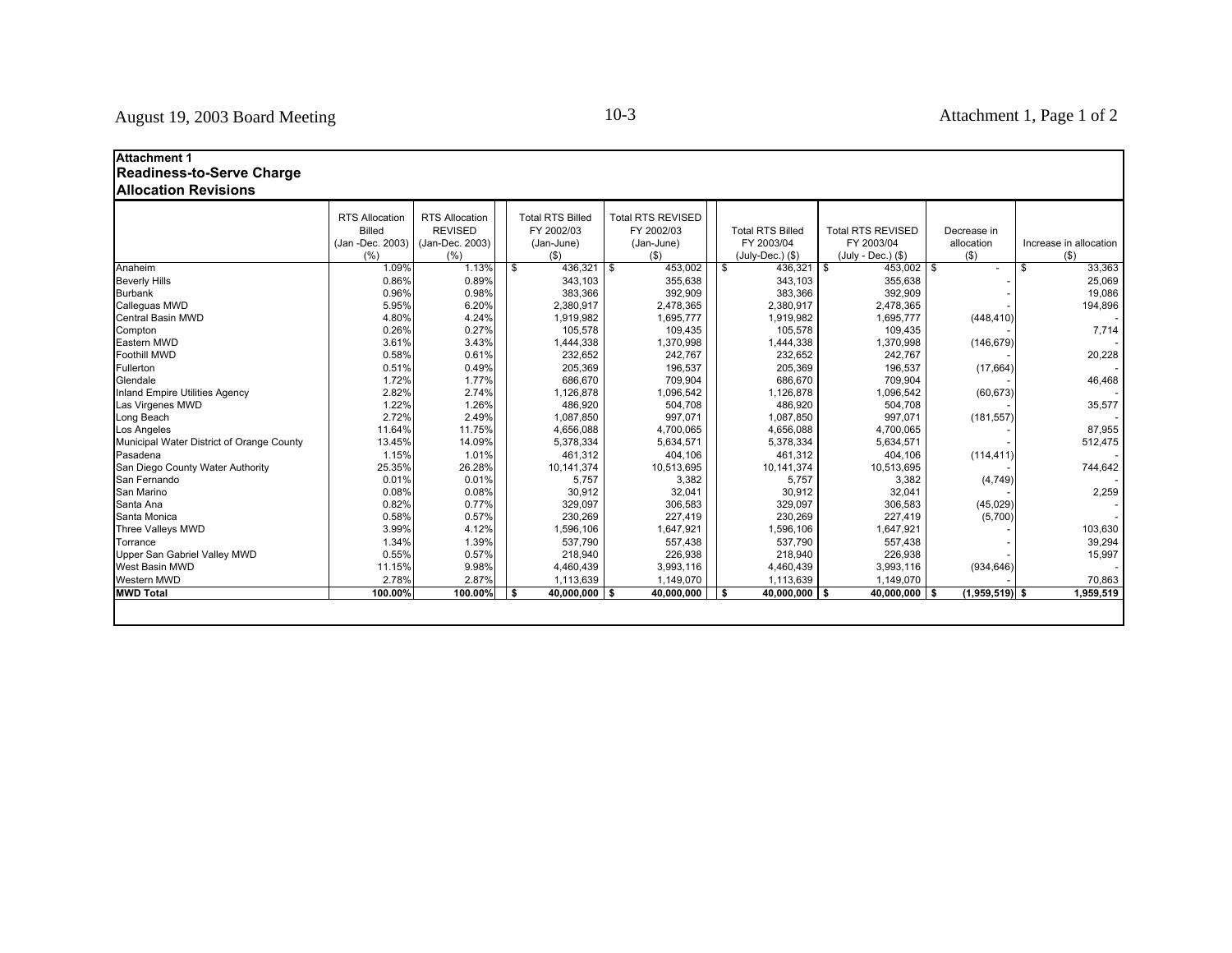| <b>Attachment 1</b>                       |                       |                       |    |                         |            |                          |                    |                        |     |                 |
|-------------------------------------------|-----------------------|-----------------------|----|-------------------------|------------|--------------------------|--------------------|------------------------|-----|-----------------|
| <b>Readiness-to-Serve Charge</b>          |                       |                       |    |                         |            |                          |                    |                        |     |                 |
| <b>Allocation Revisions</b>               |                       |                       |    |                         |            |                          |                    |                        |     |                 |
|                                           |                       | <b>RTS Allocation</b> |    |                         |            |                          |                    |                        |     |                 |
|                                           | <b>RTS Allocation</b> | <b>REVISED</b>        |    |                         |            |                          |                    |                        |     |                 |
|                                           | <b>Billed</b>         |                       |    | <b>Total RTS Billed</b> |            | <b>Total RTS REVISED</b> | Decrease in        |                        |     |                 |
|                                           | (Jan - Dec. 2004)     | (Jan - Dec. 2004)     |    | (Jan - Dec. 2004)       |            | (Jan - Dec. 2004)        | allocation         | Increase in allocation |     | Total Change in |
|                                           | (%)                   | (%)                   |    | $($ \$)                 |            | $($ \$)                  | (3)                | $($ \$                 |     | Allocation      |
| Anaheim                                   | 1.13%                 | 1.12%                 | \$ | 902.791                 | $\sqrt{3}$ | 896.844 \$               | $(5,947)$ \$       |                        | Ŝ.  | 27,416          |
| <b>Beverly Hills</b>                      | 0.88%                 | 0.86%                 |    | 700,768                 |            | 687,334                  | (13, 434)          |                        |     | 11,635          |
| <b>Burbank</b>                            | 0.93%                 | 0.91%                 |    | 743,873                 |            | 729,613                  | (14, 260)          |                        |     | 4,826           |
| Calleguas MWD                             | 6.27%                 | 6.16%                 |    | 5,017,268               |            | 4,927,858                | (89, 410)          |                        |     | 105,485         |
| <b>Central Basin MWD</b>                  | 4.15%                 | 4.13%                 |    | 3,316,888               |            | 3,306,239                | (10, 649)          |                        |     | (459, 059)      |
| Compton                                   | 0.26%                 | 0.26%                 |    | 211,044                 |            | 206,999                  | (4,046)            |                        |     | 3,668           |
| Eastern MWD                               | 3.87%                 | 3.50%                 |    | 3,095,341               |            | 2,801,380                | (293, 962)         |                        |     | (440, 641)      |
| <b>Foothill MWD</b>                       | 0.57%                 | 0.60%                 |    | 456,396                 |            | 483,547                  |                    | 27,151                 |     | 47,379          |
| Fullerton                                 | 0.49%                 | 0.48%                 |    | 391,282                 |            | 383,781                  | (7, 501)           |                        |     | (25, 165)       |
| Glendale                                  | 1.79%                 | 1.75%                 |    | 1,430,399               |            | 1,402,978                | (27, 421)          |                        |     | 19,047          |
| <b>Inland Empire Utilities Agency</b>     | 2.89%                 | 2.87%                 |    | 2,311,480               |            | 2,298,094                | (13, 387)          |                        |     | (74,060)        |
| Las Virgenes MWD                          | 1.30%                 | 1.28%                 |    | 1,043,178               |            | 1,023,180                | (19,998)           |                        |     | 15,579          |
| Long Beach                                | 2.34%                 | 2.45%                 |    | 1,871,535               |            | 1,961,152                |                    | 89,617                 |     | (91, 940)       |
| Los Angeles                               | 11.02%                | 12.07%                |    | 8,815,886               |            | 9,653,005                |                    | 837,119                |     | 925,075         |
| Municipal Water District of Orange County | 13.69%                | 13.81%                |    | 10,954,597              |            | 11,048,517               |                    | 93,921                 |     | 606,396         |
| Pasadena                                  | 0.99%                 | 1.05%                 |    | 794,909                 |            | 840,936                  |                    | 46,027                 |     | (68, 384)       |
| San Diego County Water Authority          | 27.29%                | 26.77%                |    | 21,834,500              |            | 21,416,557               | (417, 943)         |                        |     | 326,699         |
| San Fernando                              | 0.00%                 | 0.00%                 |    | 2,931                   |            | 3,943                    |                    | 1,011                  |     | (3,738)         |
| San Marino                                | 0.08%                 | 0.08%                 |    | 61,542                  |            | 60.362                   | (1, 180)           |                        |     | 1,079           |
| Santa Ana                                 | 0.61%                 | 0.75%                 |    | 490.889                 |            | 603,044                  |                    | 112,156                |     | 67,127          |
| Santa Monica                              | 0.60%                 | 0.59%                 |    | 481,237                 |            | 472,011                  | (9, 225)           |                        |     | (14, 926)       |
| Three Valleys MWD                         | 4.16%                 | 4.08%                 |    | 3,326,750               |            | 3,262,976                | (63, 775)          |                        |     | 39,855          |
| Torrance                                  | 1.41%                 | 1.38%                 |    | 1,128,252               |            | 1,106,623                | (21, 629)          |                        |     | 17,665          |
| Upper San Gabriel Valley MWD              | 0.60%                 | 0.59%                 |    | 483,221                 |            | 473,957                  | (9,263)            |                        |     | 6,734           |
| West Basin MWD                            | 9.68%                 | 9.51%                 |    | 7,745,243               |            | 7,607,046                | (138, 198)         |                        |     | (1,072,844)     |
| Western MWD                               | 2.98%                 | 2.93%                 |    | 2,387,799               |            | 2,342,024                | (45, 775)          |                        |     | 25,088          |
| <b>MWD Total</b>                          | 100.00%               | 100.00%               | Ŝ. | $80,000,000$ \$         |            | $80,000,000$ \$          | $(1, 207, 002)$ \$ | 1,207,002              | l s | (0)             |
|                                           |                       |                       |    |                         |            |                          |                    |                        |     |                 |